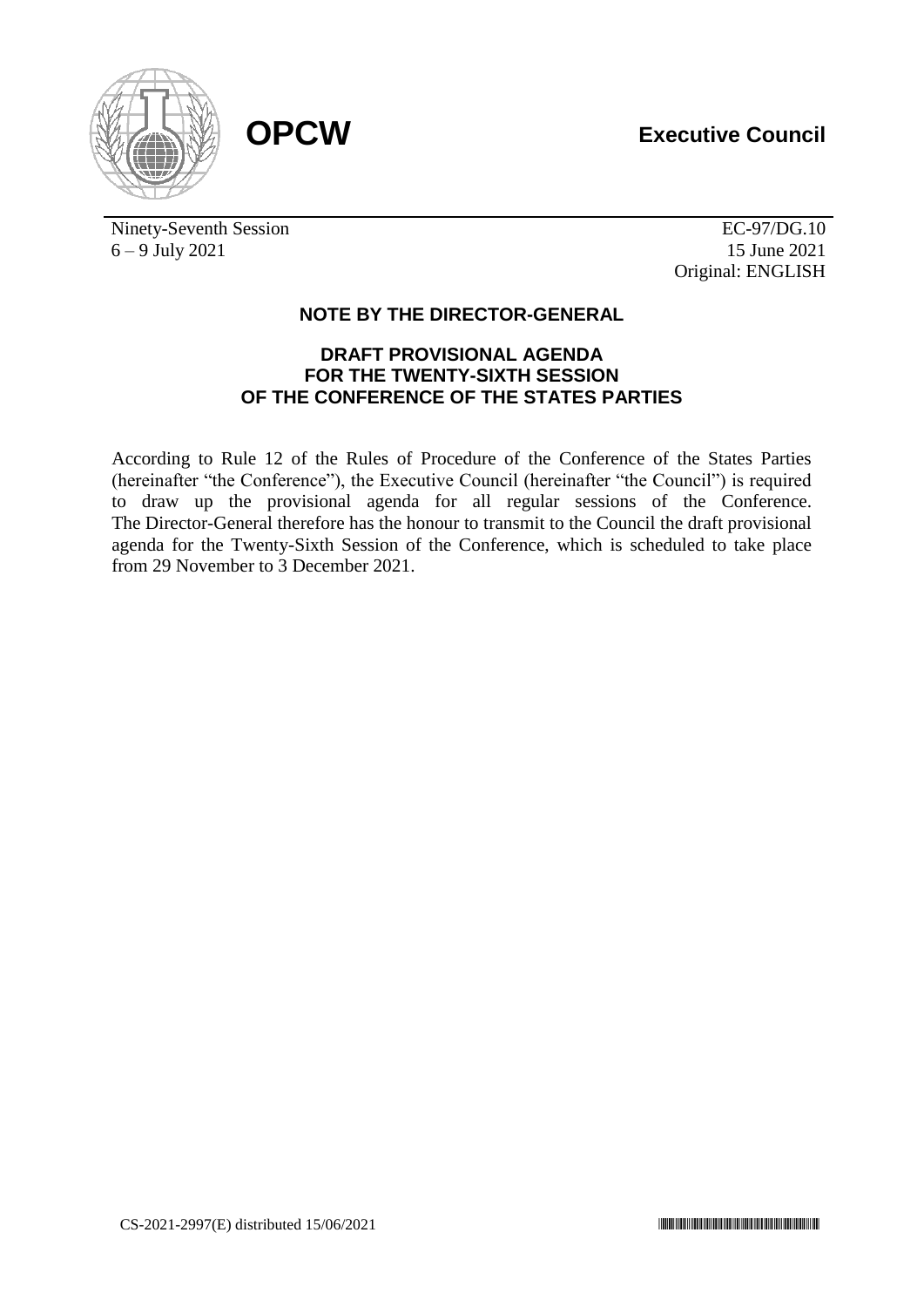## **PROVISIONAL AGENDA FOR THE TWENTY-SIXTH SESSION OF THE CONFERENCE OF THE STATES PARTIES**

- 1. AGENDA ITEM ONE Opening of the session
- 2. AGENDA ITEM TWO Election of the Chairperson
- 3. AGENDA ITEM THREE Election of Vice-Chairpersons and other officers
- 4. AGENDA ITEM FOUR Adoption of the agenda
- 5. AGENDA ITEM FIVE Organisation of work and establishment of subsidiary bodies
- 6. AGENDA ITEM SIX Appointment of the Credentials Committee
- 7. AGENDA ITEM SEVEN Statement by the Director-General
- 8. AGENDA ITEM EIGHT General debate
- 9. AGENDA ITEM NINE Status of implementation of the Chemical Weapons Convention
- 10. AGENDA ITEM TEN Annual report of the OPCW on the implementation of the Chemical Weapons Convention in 2020
- 11. AGENDA ITEM ELEVEN Annual Report of the Executive Council on the performance of its activities for the period from 13 July 2020 to 10 July 2021
- 12. AGENDA ITEM TWELVE Election of Member States to membership in the Executive Council
- 13. AGENDA ITEM THIRTEEN Biennial Programme and Budget of the OPCW for 2022 and 2023, submitted by the Executive Council, and all items pertaining to this Budget
- 14. AGENDA ITEM FOURTEEN Scale of assessments for 2022
- 15. AGENDA ITEM FIFTEEN External Auditor's report on the audited Financial Statements of the OPCW and the Provident Fund for 2020
- 16. AGENDA ITEM SIXTEEN Future procedures for the appointment of the External Auditor
- 17. AGENDA ITEM SEVENTEEN Administrative and financial matters
- 18. AGENDA ITEM EIGHTEEN Fostering of international cooperation for peaceful purposes in the field of chemical activities
- 19. AGENDA ITEM NINETEEN Ensuring the universality of the Chemical Weapons Convention
- 20. AGENDA ITEM TWENTY The OPCW Programme for Africa